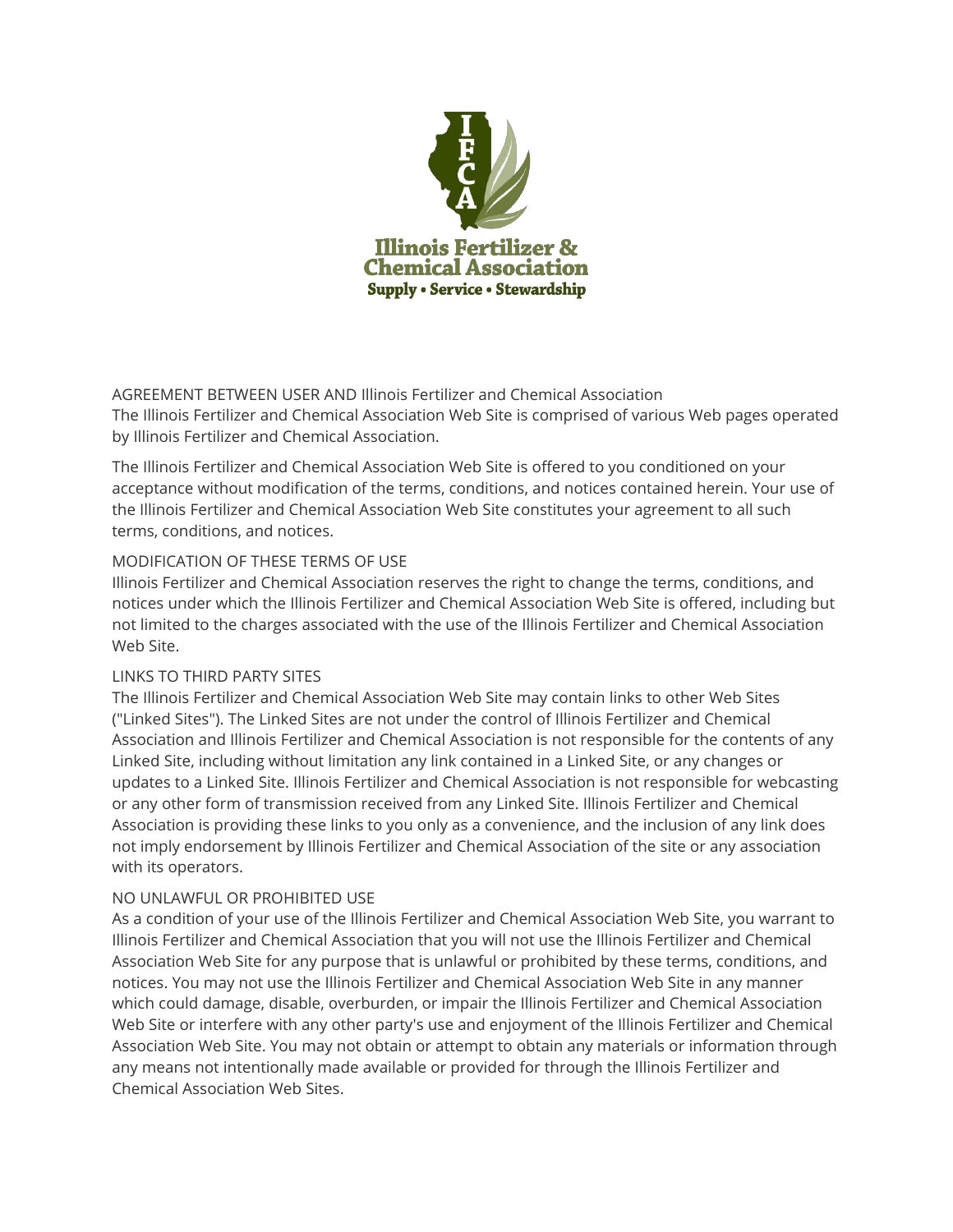### IFCA User Agreement

### USE OF COMMUNICATION SERVICES

The Illinois Fertilizer and Chemical Association Web Site may contain bulletin board services, chat areas, news groups, forums, communities, personal web pages, calendars, and/or other message or communication facilities designed to enable you to communicate with the public at large or with a group (collectively, "Communication Services"), you agree to use the Communication Services only to post, send and receive messages and material that are proper and related to the particular Communication Service. By way of example, and not as a limitation, you agree that when using a Communication Service, you will not:

- Defame, abuse, harass, stalk, threaten or otherwise violate the legal rights (such as rights of privacy and publicity) of others.
- Publish, post, upload, distribute or disseminate any inappropriate, profane, defamatory, infringing, obscene, indecent or unlawful topic, name, material or information.
- Upload files that contain software or other material protected by intellectual property laws (or by rights of privacy of publicity) unless you own or control the rights thereto or have received all necessary consents.
- Upload files that contain viruses, corrupted files, or any other similar software or programs that may damage the operation of another's computer.
- Advertise or offer to sell or buy any goods or services for any business purpose, unless such Communication Service specifically allows such messages.
- **Conduct or forward surveys, contests, pyramid schemes or chain letters.**
- Download any file posted by another user of a Communication Service that you know, or reasonably should know, cannot be legally distributed in such manner.
- Falsify or delete any author attributions, legal or other proper notices or proprietary designations or labels of the origin or source of software or other material contained in a file that is uploaded.
- Restrict or inhibit any other user from using and enjoying the Communication Services.
- Violate any code of conduct or other guidelines which may be applicable for any particular Communication Service.
- Harvest or otherwise collect information about others, including e-mail addresses, without their consent.
- Violate any applicable laws or regulations.

Illinois Fertilizer and Chemical Association has no obligation to monitor the Communication Services. However, Illinois Fertilizer and Chemical Association reserves the right to review materials posted to a Communication Service and to remove any materials in its sole discretion. Illinois Fertilizer and Chemical Association reserves the right to terminate your access to any or all of the Communication Services at any time without notice for any reason whatsoever.

Illinois Fertilizer and Chemical Association reserves the right at all times to disclose any information as necessary to satisfy any applicable law, regulation, legal process or governmental request, or to edit, refuse to post or to remove any information or materials, in whole or in part, in Illinois Fertilizer and Chemical Association's sole discretion.

Always use caution when giving out any personally identifying information about yourself or your children in any Communication Service. Illinois Fertilizer and Chemical Association does not control or endorse the content, messages or information found in any Communication Service and, therefore, Illinois Fertilizer and Chemical Association specifically disclaims any liability with regard to the Communication Services and any actions resulting from your participation in any Communication Service. Managers and hosts are not authorized Illinois Fertilizer and Chemical Association spokespersons, and their views do not necessarily reflect those of Illinois Fertilizer and Chemical Association.

Materials uploaded to a Communication Service may be subject to posted limitations on usage, reproduction and/or dissemination. You are responsible for adhering to such limitations if you download the materials.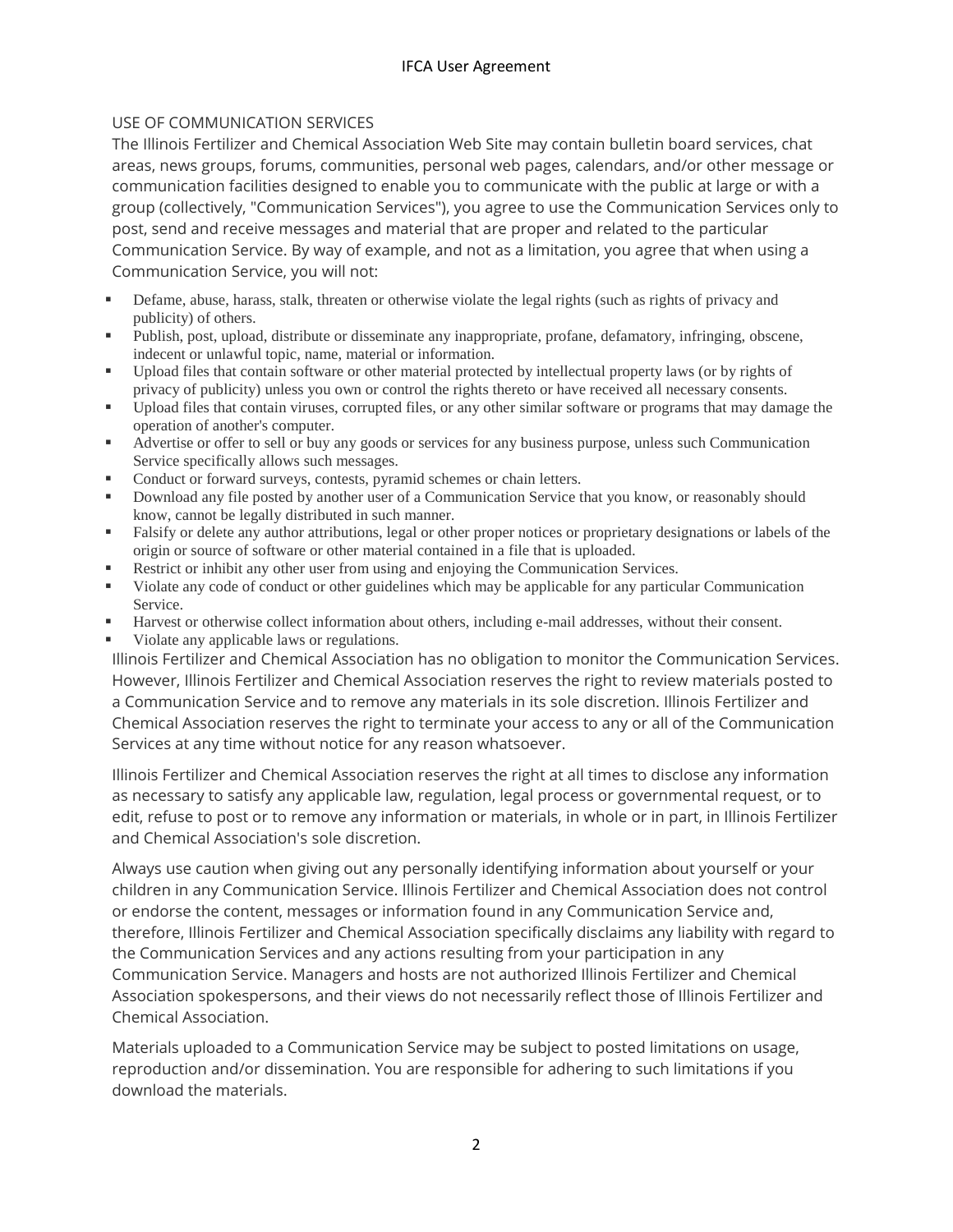MATERIALS PROVIDED TO Illinois Fertilizer and Chemical Association OR POSTED AT ANY Illinois Fertilizer and Chemical Association WEB SITE

Illinois Fertilizer and Chemical Association does not claim ownership of the materials you provide to Illinois Fertilizer and Chemical Association (including feedback and suggestions) or post, upload, input or submit to any Illinois Fertilizer and Chemical Association Web Site or its associated services (collectively "Submissions"). However, by posting, uploading, inputting, providing or submitting your Submission you are granting Illinois Fertilizer and Chemical Association, its affiliated companies and necessary sublicensees permission to use your Submission in connection with the operation of their Internet businesses including, without limitation, the rights to: copy, distribute, transmit, publicly display, publicly perform, reproduce, edit, translate and reformat your Submission; and to publish your name in connection with your Submission.

No compensation will be paid with respect to the use of your Submission, as provided herein. Illinois Fertilizer and Chemical Association is under no obligation to post or use any Submission you may provide and may remove any Submission at any time in Illinois Fertilizer and Chemical Association's sole discretion.

By posting, uploading, inputting, providing or submitting your Submission you warrant and represent that you own or otherwise control all of the rights to your Submission as described in this section including, without limitation, all the rights necessary for you to provide, post, upload, input or submit the Submissions.

# LIABILITY DISCLAIMER

THE INFORMATION, SOFTWARE, PRODUCTS, AND SERVICES INCLUDED IN OR AVAILABLE THROUGH THE Illinois Fertilizer and Chemical Association WEB SITE MAY INCLUDE INACCURACIES OR TYPOGRAPHICAL ERRORS. CHANGES ARE PERIODICALLY ADDED TO THE INFORMATION HEREIN. Illinois Fertilizer and Chemical Association AND/OR ITS SUPPLIERS MAY MAKE IMPROVEMENTS AND/OR CHANGES IN THE Illinois Fertilizer and Chemical Association WEB SITE AT ANY TIME. ADVICE RECEIVED VIA THE Illinois Fertilizer and Chemical Association WEB SITE SHOULD NOT BE RELIED UPON FOR PERSONAL, MEDICAL, LEGAL OR FINANCIAL DECISIONS AND YOU SHOULD CONSULT AN APPROPRIATE PROFESSIONAL FOR SPECIFIC ADVICE TAILORED TO YOUR SITUATION.

Illinois Fertilizer and Chemical Association AND/OR ITS SUPPLIERS MAKE NO REPRESENTATIONS ABOUT THE SUITABILITY, RELIABILITY, AVAILABILITY, TIMELINESS, AND ACCURACY OF THE INFORMATION, SOFTWARE, PRODUCTS, SERVICES AND RELATED GRAPHICS CONTAINED ON THE Illinois Fertilizer and Chemical Association WEB SITE FOR ANY PURPOSE. TO THE MAXIMUM EXTENT PERMITTED BY APPLICABLE LAW, ALL SUCH INFORMATION, SOFTWARE, PRODUCTS, SERVICES AND RELATED GRAPHICS ARE PROVIDED "AS IS" WITHOUT WARRANTY OR CONDITION OF ANY KIND. Illinois Fertilizer and Chemical Association AND/OR ITS SUPPLIERS HEREBY DISCLAIM ALL WARRANTIES AND CONDITIONS WITH REGARD TO THIS INFORMATION, SOFTWARE, PRODUCTS, SERVICES AND RELATED GRAPHICS, INCLUDING ALL IMPLIED WARRANTIES OR CONDITIONS OF MERCHANTABILITY, FITNESS FOR A PARTICULAR PURPOSE, TITLE AND NON-INFRINGEMENT.

TO THE MAXIMUM EXTENT PERMITTED BY APPLICABLE LAW, IN NO EVENT SHALL Illinois Fertilizer and Chemical Association AND/OR ITS SUPPLIERS BE LIABLE FOR ANY DIRECT, INDIRECT, PUNITIVE, INCIDENTAL, SPECIAL, CONSEQUENTIAL DAMAGES OR ANY DAMAGES WHATSOEVER INCLUDING, WITHOUT LIMITATION, DAMAGES FOR LOSS OF USE, DATA OR PROFITS, ARISING OUT OF OR IN ANY WAY CONNECTED WITH THE USE OR PERFORMANCE OF THE Illinois Fertilizer and Chemical Association WEB SITE, WITH THE DELAY OR INABILITY TO USE THE Illinois Fertilizer and Chemical Association WEB SITE OR RELATED SERVICES, THE PROVISION OF OR FAILURE TO PROVIDE SERVICES,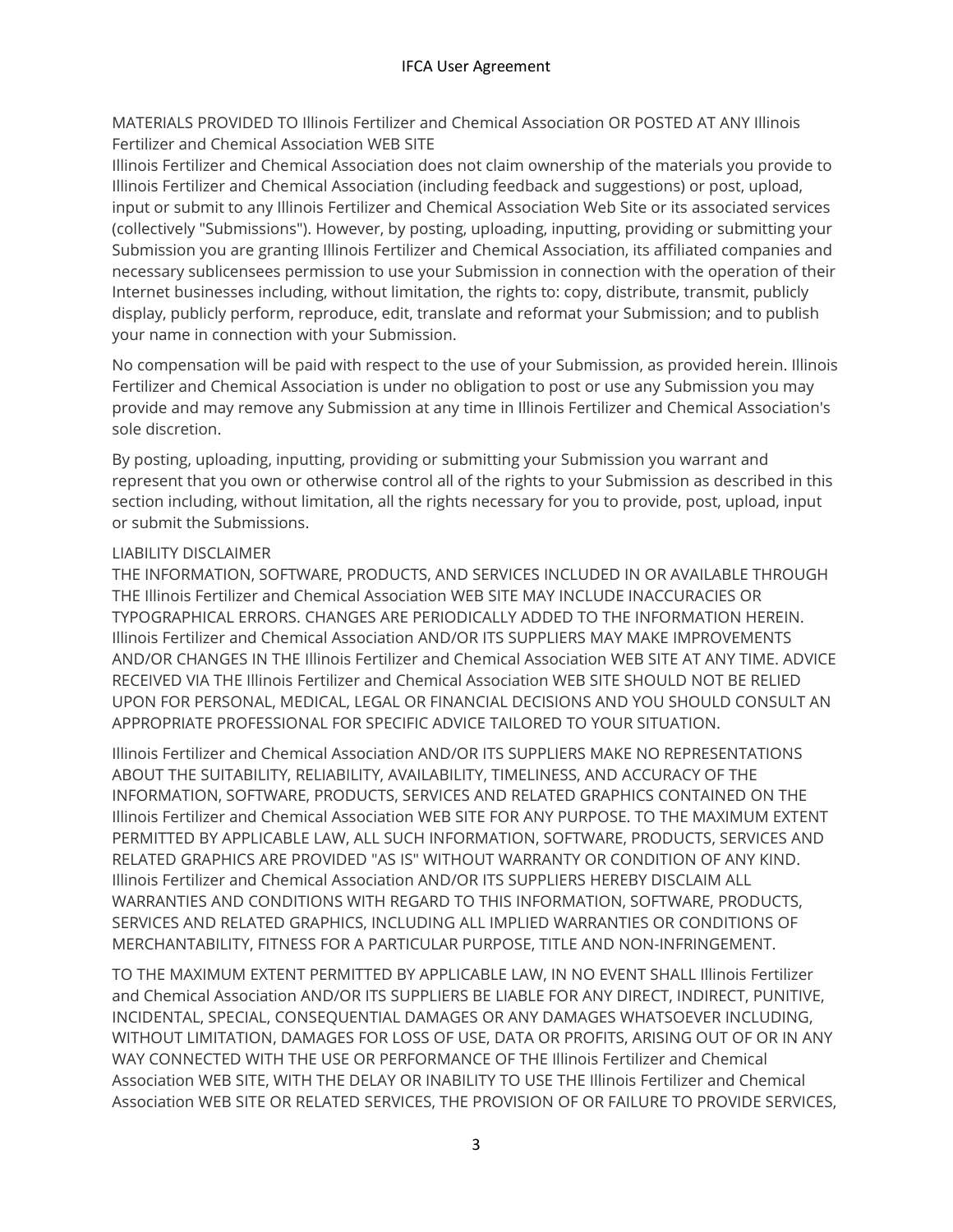OR FOR ANY INFORMATION, SOFTWARE, PRODUCTS, SERVICES AND RELATED GRAPHICS OBTAINED THROUGH THE Illinois Fertilizer and Chemical Association WEB SITE, OR OTHERWISE ARISING OUT OF THE USE OF THE Illinois Fertilizer and Chemical Association WEB SITE, WHETHER BASED ON CONTRACT, TORT, NEGLIGENCE, STRICT LIABILITY OR OTHERWISE, EVEN IF Illinois Fertilizer and Chemical Association OR ANY OF ITS SUPPLIERS HAS BEEN ADVISED OF THE POSSIBILITY OF DAMAGES. BECAUSE SOME STATES/JURISDICTIONS DO NOT ALLOW THE EXCLUSION OR LIMITATION OF LIABILITY FOR CONSEQUENTIAL OR INCIDENTAL DAMAGES, THE ABOVE LIMITATION MAY NOT APPLY TO YOU. IF YOU ARE DISSATISFIED WITH ANY PORTION OF THE Illinois Fertilizer and Chemical Association WEB SITE, OR WITH ANY OF THESE TERMS OF USE, YOUR SOLE AND EXCLUSIVE REMEDY IS TO DISCONTINUE USING THE Illinois Fertilizer and Chemical Association WEB SITE.

#### TERMINATION/ACCESS RESTRICTION

Illinois Fertilizer and Chemical Association reserves the right, in its sole discretion, to terminate your access to the Illinois Fertilizer and Chemical Association Web Site and the related services or any portion thereof at any time, without notice. GENERAL To the maximum extent permitted by law, this agreement is governed by the laws of the State of Washington, U.S.A. and you hereby consent to the exclusive jurisdiction and venue of courts in San Mateo County, California, U.S.A. in all disputes arising out of or relating to the use of the Illinois Fertilizer and Chemical Association Web Site. Use of the Illinois Fertilizer and Chemical Association Web Site is unauthorized in any jurisdiction that does not give effect to all provisions of these terms and conditions, including without limitation this paragraph. You agree that no joint venture, partnership, employment, or agency relationship exists between you and Illinois Fertilizer and Chemical Association as a result of this agreement or use of the Illinois Fertilizer and Chemical Association Web Site. Illinois Fertilizer and Chemical Association's performance of this agreement is subject to existing laws and legal process, and nothing contained in this agreement is in derogation of Illinois Fertilizer and Chemical Association's right to comply with governmental, court and law enforcement requests or requirements relating to your use of the Illinois Fertilizer and Chemical Association Web Site or information provided to or gathered by Illinois Fertilizer and Chemical Association with respect to such use. If any part of this agreement is determined to be invalid or unenforceable pursuant to applicable law including, but not limited to, the warranty disclaimers and liability limitations set forth above, then the invalid or unenforceable provision will be deemed superseded by a valid, enforceable provision that most closely matches the intent of the original provision and the remainder of the agreement shall continue in effect. Unless otherwise specified herein, this agreement constitutes the entire agreement between the user and Illinois Fertilizer and Chemical Association with respect to the Illinois Fertilizer and Chemical Association Web Site and it supersedes all prior or contemporaneous communications and proposals, whether electronic, oral or written, between the user and Illinois Fertilizer and Chemical Association with respect to the Illinois Fertilizer and Chemical Association Web Site. A printed version of this agreement and of any notice given in electronic form shall be admissible in judicial or administrative proceedings based upon or relating to this agreement to the same extent an d subject to the same conditions as other business documents and records originally generated and maintained in printed form. It is the express wish to the parties that this agreement and all related documents be drawn up in English.

# COPYRIGHT AND TRADEMARK NOTICES:

All contents of the Illinois Fertilizer and Chemical Association Web Site are: Copyright 2018 by the Illinois Fertilizer and Chemical Association and/or its suppliers. All rights reserved.